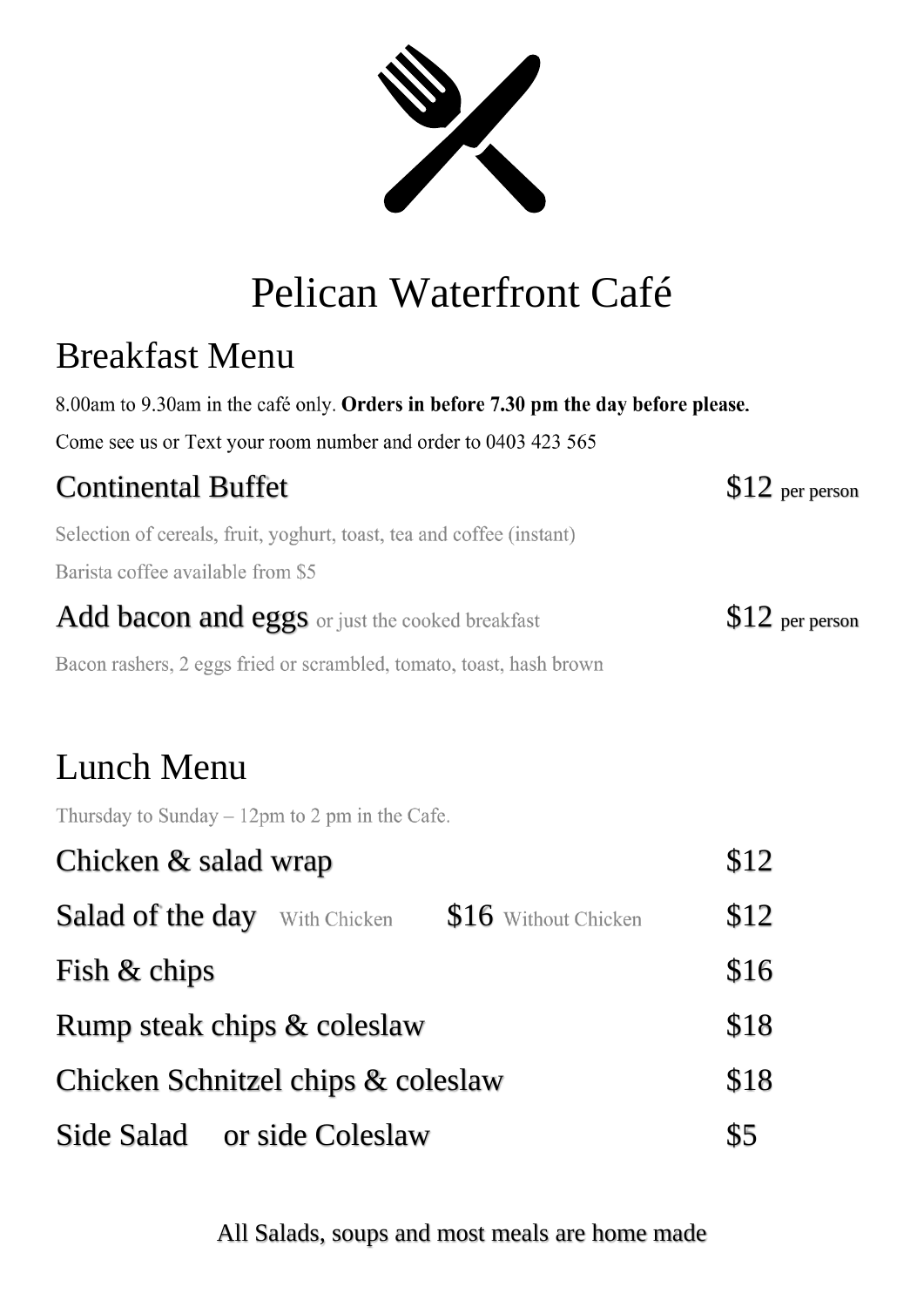

# Pelican Waterfront Café

## Dinner Menu

| 6.00pm to 8.00pm in the café only. Orders in by 4.30 pm please.            |      |                 |      |
|----------------------------------------------------------------------------|------|-----------------|------|
| Come and see us or Text your room number and order to 0403 423 565         |      |                 |      |
| Soup of the day                                                            |      |                 | \$9  |
| Homemade soup Served with bread roll                                       |      |                 |      |
| <b>Salad of the day With Chicken</b>                                       | \$16 | Without Chicken | \$12 |
| Ask what's on today                                                        |      |                 |      |
| Rissoles & mash with brown onion gravy                                     |      |                 | \$16 |
| Fish and Chips Crumbed Coorong mullet or battered flathead                 |      |                 | \$16 |
| Creamy Garlic Prawns with Jasmine Rice                                     |      |                 | \$18 |
| Thai Chicken Curry with Jasmine Rice                                       |      |                 | \$18 |
| Chilli Con Carne with sour cream and cheese                                |      |                 | \$18 |
| Spaghetti Bolognese                                                        |      |                 | \$18 |
| Garlic bread                                                               |      |                 | \$4  |
| <b>Bowl of chips</b> with sour cream and sweet chilli sauce                |      |                 | \$6  |
| <b>Side Salad or Side Coleslaw</b>                                         |      |                 | \$5  |
| Kids meals $\frac{1}{2}$ serve fish and chips, rissoles or spaghetti       |      |                 | \$9  |
| <b>Dessert</b>                                                             |      |                 |      |
| <b>Specialty ice cream bowl mixed or single flavour</b> Ask about flavours |      |                 | \$7  |